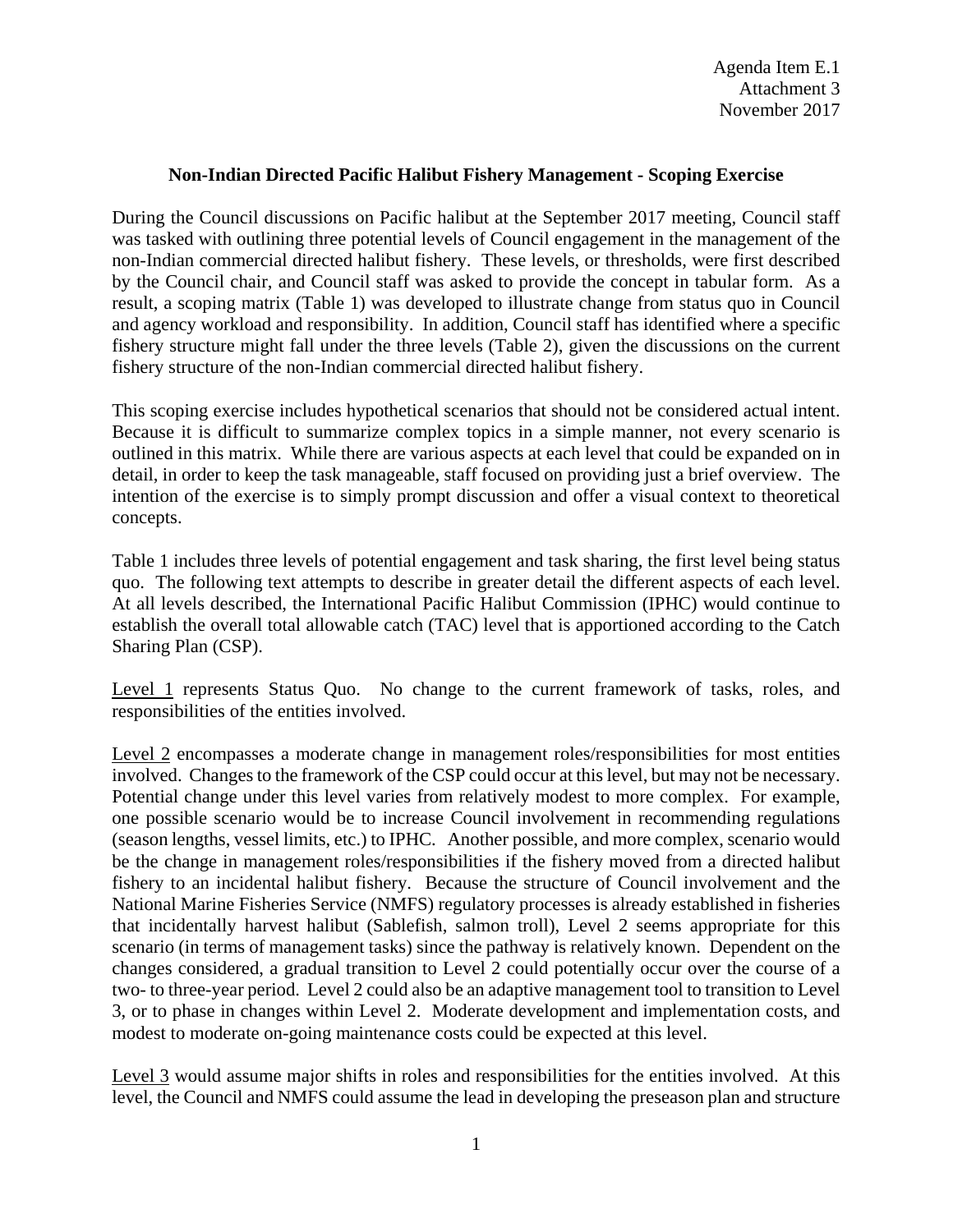of the fishery, with increased involvement from the States (Washington Department of Fish and Wildlife, Oregon Department of Fish and Wildlife, and California Department of Fish and Wildlife). Detailed plans would be forwarded to IPHC for approval. NMFS would issue the licenses and implement the fishery, including inseason management (similar to salmon troll process). The CSP would be amended to include the details of any new management structure, which would likely shift the major workload away from IPHC and towards the Council, NMFS and the States. If necessary, current Council and IPHC schedules may have to be adjusted to account for a new halibut management process. Dependent on the changes considered, a gradual transition to Level 3 (perhaps from Level 2) could potentially occur over the course of a three- to five-year period. Development, implementation and on-going maintenance costs associated with this level are assumed to be high, especially at the development and initial implementation phase.

Table 2 is provided to help illustrate where certain types of fishery, or fishery changes, may fall relative to three management levels described.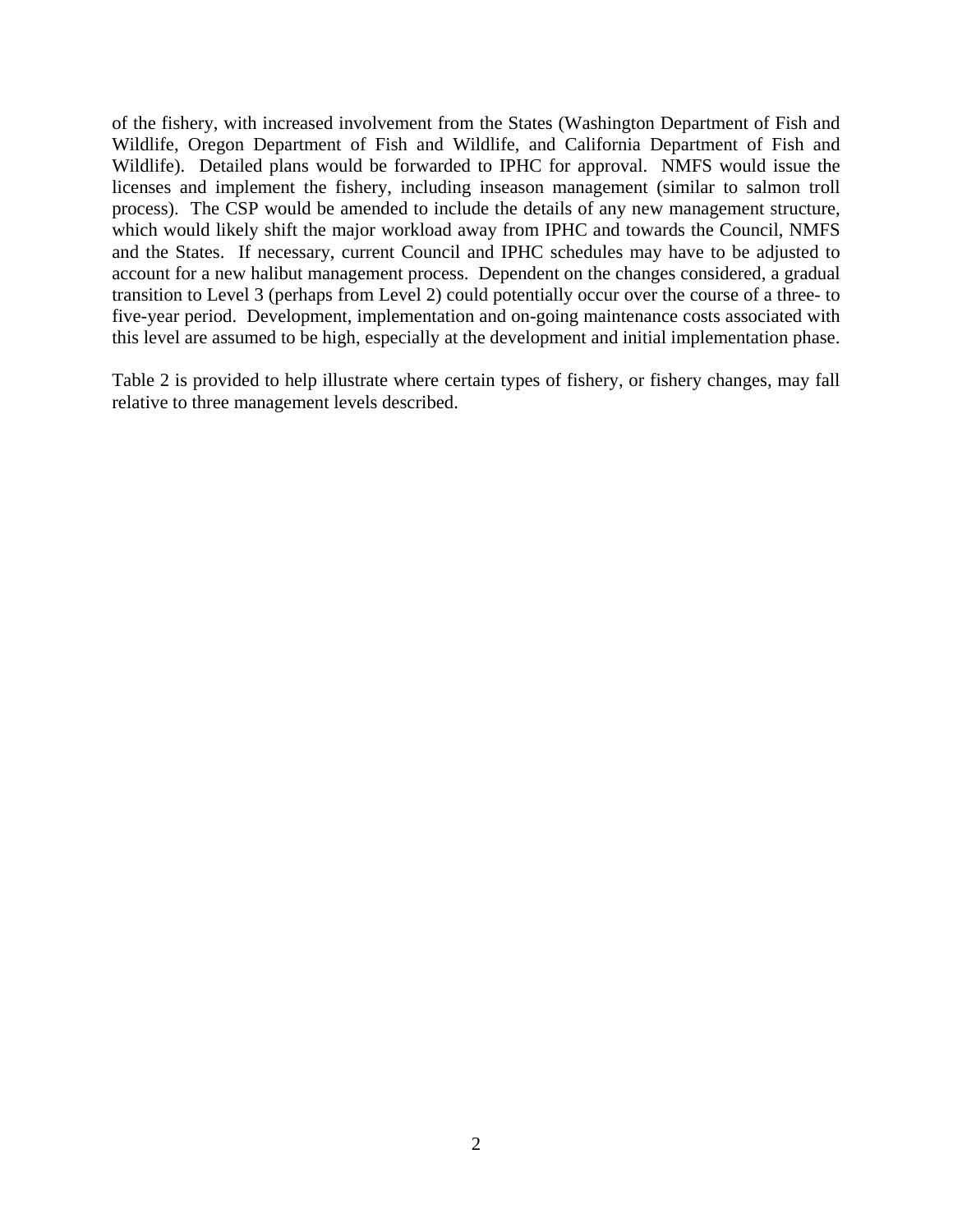|                                                                                                                                                                                                                                                         |                                                                                                                                                                                                                                                                                    |                                                                                                                                                                                                                                                                                                                                                                                                                                                                                                                                                                                                                                          | <b>Time Demand/</b>                                                                                                                                                                                                                                                |                                                                                                                                                                                                                                                                                                                       |
|---------------------------------------------------------------------------------------------------------------------------------------------------------------------------------------------------------------------------------------------------------|------------------------------------------------------------------------------------------------------------------------------------------------------------------------------------------------------------------------------------------------------------------------------------|------------------------------------------------------------------------------------------------------------------------------------------------------------------------------------------------------------------------------------------------------------------------------------------------------------------------------------------------------------------------------------------------------------------------------------------------------------------------------------------------------------------------------------------------------------------------------------------------------------------------------------------|--------------------------------------------------------------------------------------------------------------------------------------------------------------------------------------------------------------------------------------------------------------------|-----------------------------------------------------------------------------------------------------------------------------------------------------------------------------------------------------------------------------------------------------------------------------------------------------------------------|
| Level                                                                                                                                                                                                                                                   | <b>Description</b>                                                                                                                                                                                                                                                                 | <b>Work Load</b>                                                                                                                                                                                                                                                                                                                                                                                                                                                                                                                                                                                                                         | <b>Time Frame</b>                                                                                                                                                                                                                                                  | <b>Comment</b>                                                                                                                                                                                                                                                                                                        |
| Level 1<br><b>Status Quo</b>                                                                                                                                                                                                                            | <b>IPHC</b> lead in<br>fishery<br>management.                                                                                                                                                                                                                                      | <b>IPHC</b> : establishes TAC; issues vessel licenses,<br>identifies vessel classes, vessel limits, fishing<br>periods, conducts biological sampling, data<br>collection & compilation, develops fishery<br>regulations for implementation by NMFS. Council<br>facilitates preseason public process of developing<br>Area 2A Catch Sharing Plan (CSP) and<br>recommending annual regulations for the upcoming<br>year. NMFS implements CSP/ updates regulations<br>compliant with all applicable laws. Coordinates<br>observer coverage with West Coast Groundfish<br>Observer program. States monitor fisheries and<br>report landings. | Status Quo Council<br>moderate time demand<br>preseason. IPHC high<br>time demand<br>throughout.<br>States high time<br>demand inseason.<br><b>NMFS</b> moderate time<br>demand preseason and<br>inseason.                                                         | Status Quo. Standard<br>Council schedule for Halibut<br>is Sept. and Nov., and<br>sometimes June. Season<br>setting process consistent<br>with Council Operating<br>Procedure (COP). 9                                                                                                                                |
| Level $\overline{2}$<br>Moderate change<br>from Status Quo.<br>(Greater change if<br>include the standard<br>workload for Council<br>and States<br>involvement, and<br><b>NMFS</b> regulatory<br>process used in<br>incidental retention<br>fisheries). | Council to provide<br>greater guidance<br>and<br>recommendations to<br><b>IPHC</b> if no change<br>fishery structure.<br>General framework<br>of CSP intact, with<br>level of revision<br>dependent on level<br>of fishery change.<br>More variability in<br>change at this level. | If changes are moderate: IPHC: no change in Status<br>Quo. Council works with NMFS to develop vessel<br>classes, vessel limits and fishing periods preseason<br>and inseason for recommendation to IPHC. States:<br>no change in Status Quo, unless want more<br>involvement in developing annual fishery structure,<br>or take over biological sampling.<br>If current fishery structure to change from direct to<br>incidental, NMFS take lead for regulations and<br>inseason management, entities follow established<br>pattern of tasks as in other incidental halibut<br>fisheries.                                                | <b>IPHC</b> time: No change<br>if fishery structure is<br>status quo. States time:<br>no change or slight<br>increase. Council time:<br>increase. NMFS time<br>increase.<br>TIMEFRAME- gradual<br>transition potentially<br>over two or three year<br>period.      | Change anticipated in<br><b>Council</b> process and entity<br>workload, but would depend<br>on level of change in current<br>fishery structure. May<br>require change in<br>management schedule (COP<br>9). Moderate development<br>and implementation costs,<br>and modest to moderate<br>ongoing maintenance costs. |
| Level 3<br>Major Change from<br>Status Quo.<br>(Equivalent to FMP<br>amendment to<br>develop programs in<br>terms of workload<br>/process).                                                                                                             | <b>Council</b> takes lead<br>in fishery<br>management: CSP<br>modified to include<br>detailed framework<br>for fishery and<br>role/responsibilities.<br>Forward plans to<br><b>IPHC</b> for approval.                                                                              | NMFS issues licenses. Council, NMFS develop<br>preseason plan for fishery season structure. NMFS<br>implements fishery, inseason management. States<br>monitor fisheries and report landings, potentially<br>including biological sampling.                                                                                                                                                                                                                                                                                                                                                                                              | <b>IPHC</b> time: decrease.<br><b>States</b> time: increase;<br>outreach to develop<br>recommendations.<br>Council time: increase.<br>NMFS time: increase.<br>TIMEFRAME-<br>transition potentially<br>over 3-5 year period,<br>perhaps graduating<br>from Level 2. | Substantial changes for all<br>entities. May require a<br>change in COP 9<br>Council could consider a<br>Halibut Management team or<br>Technical Committee, or<br>increase GAP/GMT<br>membership to account for<br>additional workload.<br>High implementation and on-<br>going maintenance costs.                    |

**Table 1. Scoping Matrix - Management Scenarios for the Non-Indian Directed Commercial Pacific Halibut Fishery**